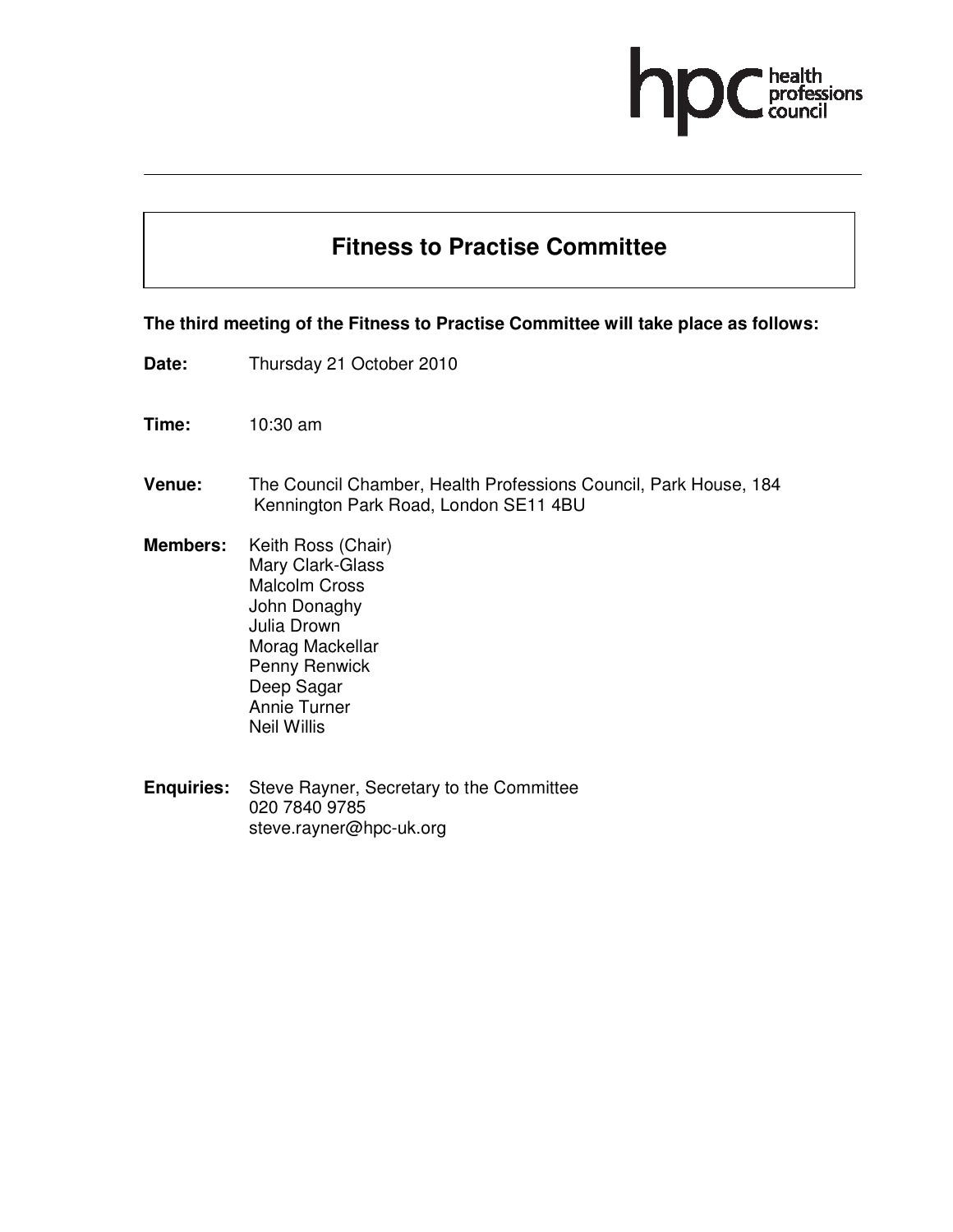## Part 1 – Public Agenda

| 1.  | <b>Chair's welcome and introduction</b>                                                                                               | verbal                    |
|-----|---------------------------------------------------------------------------------------------------------------------------------------|---------------------------|
| 2.  | <b>Apologies for absence</b>                                                                                                          | verbal                    |
| 3.  | Approval of agenda                                                                                                                    | verbal                    |
| 4.  | <b>Declaration of Members' interests</b>                                                                                              | verbal                    |
| 5.  | Public Minutes of the committee meeting of 3 June 2010<br>Steve Rayner - Secretary to the Committee                                   | enclosure 1<br>FTP 28/10  |
| 6.  | <b>Matters arising</b><br>Steve Rayner - Secretary to the Committee                                                                   | enclosure 2<br>FTP 29/10  |
| 7.  | Chair's report                                                                                                                        | verbal                    |
| 8.  | <b>Director of Fitness to Practise Report</b><br>Kelly Johnson - Director of Fitness to Practise                                      | enclosure 3<br>FTP 30/10  |
|     | Items for discussion                                                                                                                  |                           |
| 9.  | Alternative mechanisms for resolving disputes - literature review<br>Michael Guthrie - Director of Policy and Standards               | enclosure 4<br>FTP 31/10  |
| 10. | Response to OHPA consultation on the future of fitness to practise<br>adjudication<br>Kelly Johnson - Director of Fitness to Practise | enclosure 5<br>FTP 32/10  |
| 11. | <b>Practice note: Discontinuance</b><br>Kelly Johnson - Director of Fitness to Practise                                               | enclosure 6<br>FTP 33/10  |
| 12. | <b>Practice note: Misuse of the HPC Collective Mark</b><br>Kelly Johnson - Director of Fitness to Practise                            | enclosure 7<br>FTP 34/10  |
| 13. | <b>Practice note: Assessors and expert witnesses</b><br>Eve Seall - Head of Case Management                                           | enclosure 8<br>FTP 35/10  |
| 14. | Mechanisms for dealing with alcohol or drug related criminal offences enclosure 9<br>Zoe Maguire - Lead Hearings Officer              | FTP 36/10                 |
| 15. | Audit of final fitness to practise decisions<br>Alison Dittmer - Policy Officer                                                       | enclosure 10<br>FTP 37/10 |
| 16. | <b>Investigating Committee decision review</b><br>Eve Seall - Head of Case Management                                                 | enclosure 11<br>FTP 38/10 |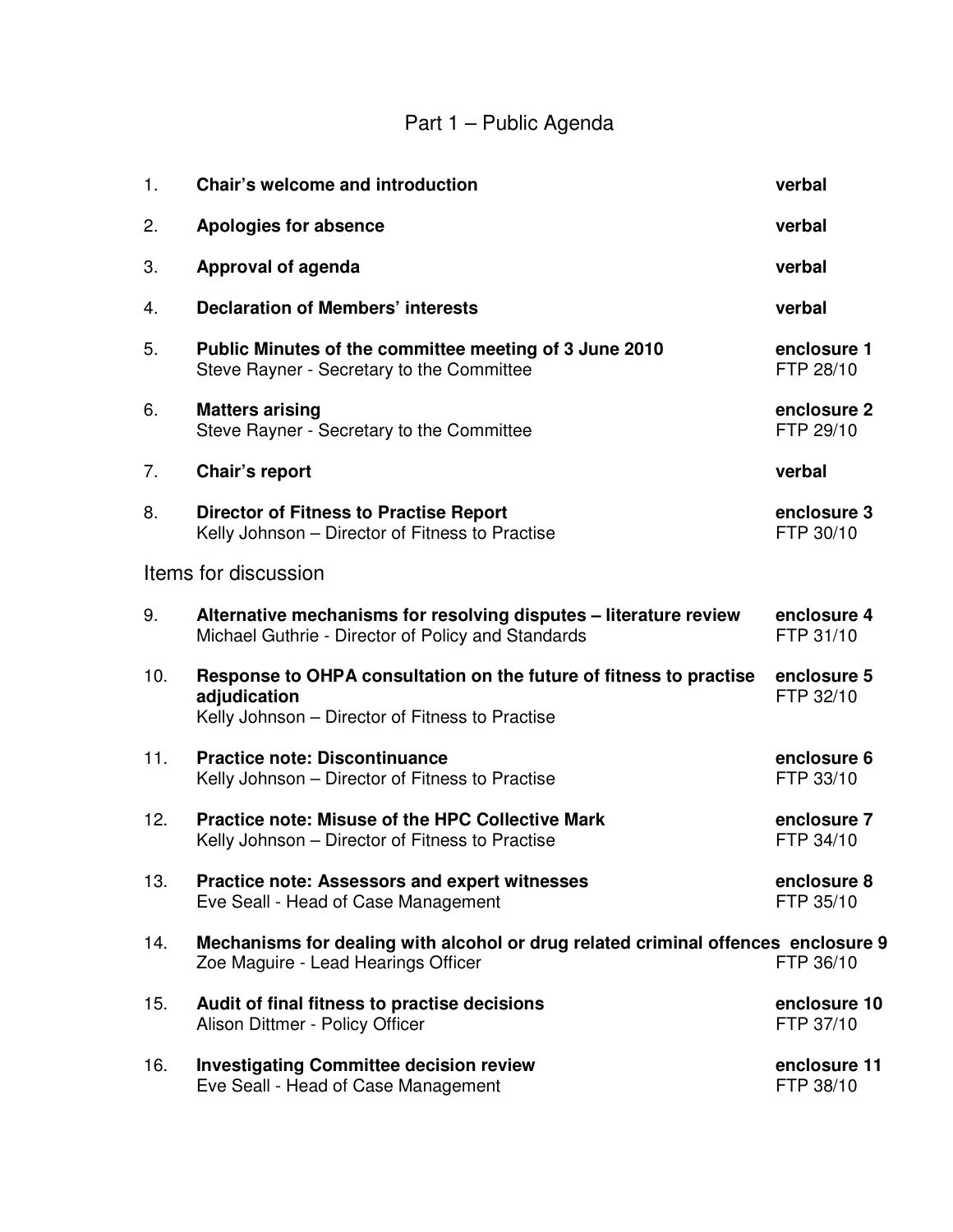| 17.           | Not well founded determination review<br>Jonathan Dillon - Lead Hearings Officer                          | enclosure 12<br>FTP 39/10 |  |  |
|---------------|-----------------------------------------------------------------------------------------------------------|---------------------------|--|--|
| 18.           | Adjourned/part heard/cancelled final reviews<br>Alison Abodarham - Head of Adjudication                   | enclosure 13<br>FTP 40/10 |  |  |
| Items to note |                                                                                                           |                           |  |  |
| 19.           | <b>Investigating Committee update</b><br>Eve Seall - Head of Case Management                              | enclosure 14<br>FTP 41/10 |  |  |
| 20.           | Fitness to Practise Department workplan 2010-11 update<br>Kelly Johnson – Director of Fitness to Practise | enclosure 15<br>FTP 42/10 |  |  |
| 21.           | <b>CHRE</b> progress report<br>Kelly Johnson – Director of Fitness to Practise                            | enclosure 16<br>FTP 43/10 |  |  |
| 22.           | <b>Ambulance service meetings</b><br>Zoe Maguire - Investigations Manager                                 | enclosure 17<br>FTP 44/10 |  |  |
| 23.           | Case management system project<br>Kelly Johnson - Director of Fitness to Practise                         | enclosure 18<br>FTP 45/10 |  |  |
| 24.           | Any other business<br>Previously notified and agreed by the Chair                                         | verbal                    |  |  |

### 25. **Date & time of future meetings:**

Wednesday 16 February 2011 Thursday 26 May 2011 Thursday 13 October 2011

Meetings of the Committee take place at 10.30am unless otherwise notified.

## **Resolution**

The Committee is invited to adopt the following:

"The Committee hereby resolves that the remainder of the meeting shall be held in private, because the matters being discussed relate to the following;

(i) information relating to a registrant, former registrant or application for registration;

(ii) information relating to an employee or office holder, former employee or applicant for any post or office;

(iii) the terms of, or expenditure under, a tender or contract for the purchase or supply of goods or services or the acquisition or disposal of property;

(iv) negotiations or consultation concerning labour relations between the Council and its employees;